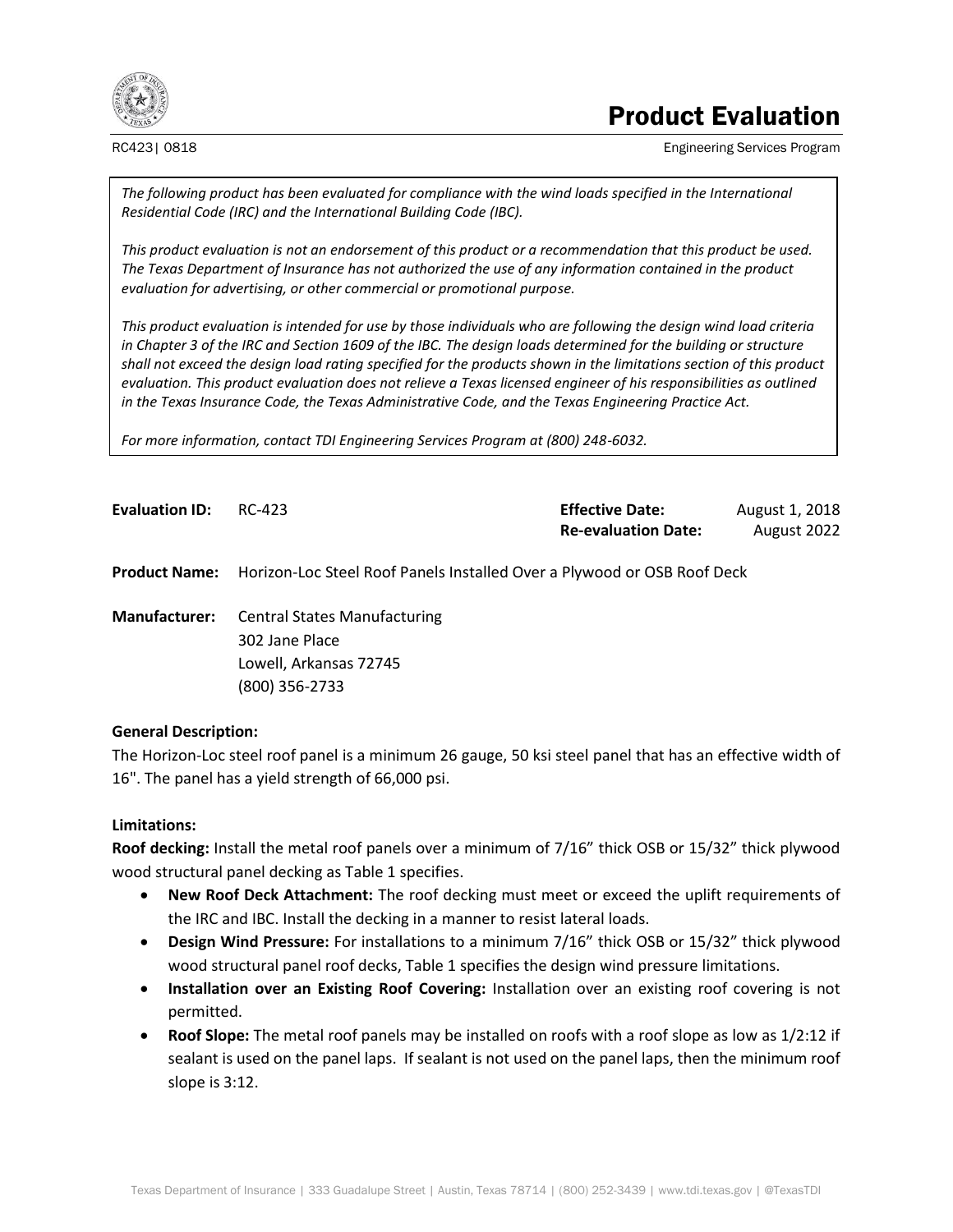### **Table 1: Design Wind Pressures**

| <b>System</b>  | <b>Roof Deck</b>        | <b>Design</b><br>Pressure (psf) | <b>Panel Fasteners</b>                                                                                                                                                                                                                                                                                                                                    |  |
|----------------|-------------------------|---------------------------------|-----------------------------------------------------------------------------------------------------------------------------------------------------------------------------------------------------------------------------------------------------------------------------------------------------------------------------------------------------------|--|
| $\mathbf{1}$   | 7/16" thick OSB         | $-56.0$                         | One, No. 10 x 1" Wafer Head Sharp Point Type A in the<br>male rib slots spaced at 4.75" on center.                                                                                                                                                                                                                                                        |  |
| $\overline{2}$ | 7/16" thick OSB         | $-78.5$                         | One, No. 10 x 1" Wafer Head Sharp Point Type A in<br>the male rib slots spaced at 4.75" on center.<br>Apply 3/8" diameter bead of Weathermaster metal<br>roof sealant to the panel male rib.                                                                                                                                                              |  |
| $\overline{3}$ | 15/32" thick<br>plywood | $-138.5$                        | One, No. 10 x 1" Wafer Head Sharp Point Type A in the<br>male rib slots spaced at 4.75" on center.<br>Two, No. 10 x 1" Woodbinder Kwikseal II in the pan<br>located 1.25 from each side of the ribs spaced 12" on<br>center along the length of the panel.<br>Apply 3/16" diameter bead of Novaflex silicone metal<br>roof sealant to the panel male rib. |  |

# **Installation:**

**General:** Install the steel roofing panels in accordance with the manufacturer's recommended installation instructions and this evaluation report.

**Trims Roof Framing Members:** Space the roof-framing members a maximum of 24" on center.

**Underlayment:** Use a minimum of one layer of No. 30 (Type II) asphalt felt. The underlayment used must comply with one or more of the following: ASTM D 226, ASTM D 4869, or ASTM D 1970. Install the underlayment with 6" side laps and 3" end laps. Apply the underlayment with corrosion-resistant fasteners in accordance with the manufacturer's installation instructions. Apply fasteners along the overlaps not farther apart than 36" on center.

**Alternative Underlayment:** Use minimum of one layer of self-adhering underlayment that complies with ASTM D 1970. Install the underlayment per the manufacturer's installation instructions.

# **Anchorage to Roof Deck:**

**System 1:** Fasten the metal roof panels to the roof deck with a No. 10 x 1" Wafer Head Sharp Point Type A in the male rib slots spaced at 6.5" on center as shown on System 1 drawing.

**System 2**: Fasten the metal roof panels to the roof deck with a No. 10 x 1" Wafer Head Sharp Point Type A in the male rib slots spaced at 4.75" on center. Apply a 3/8" diameter bead of Weathermaster metal roof sealant to the panel male rib as shown on System 2 drawing.

**System 3:** Fasten the metal roof panels to the roof deck with a No. 10 x 1" Wafer Head Sharp Point Type A in the male rib slots spaced at 4.75" on center. Additionally, a No. 10 x 1" Woodbinder Kwikseal II in the pan located 1.25 from each side of the ribs spaced 12" on center along the length of the panel. Apply a 3/16" diameter bead of Novaflex silicone metal roof sealant to the panel male rib as shown on System 3 drawing.

**Trims, Closures, and Accessories:** Install components, such as the eave trim, rake trim, ridge trim, hip trim, and valley trim as required by the manufacturer.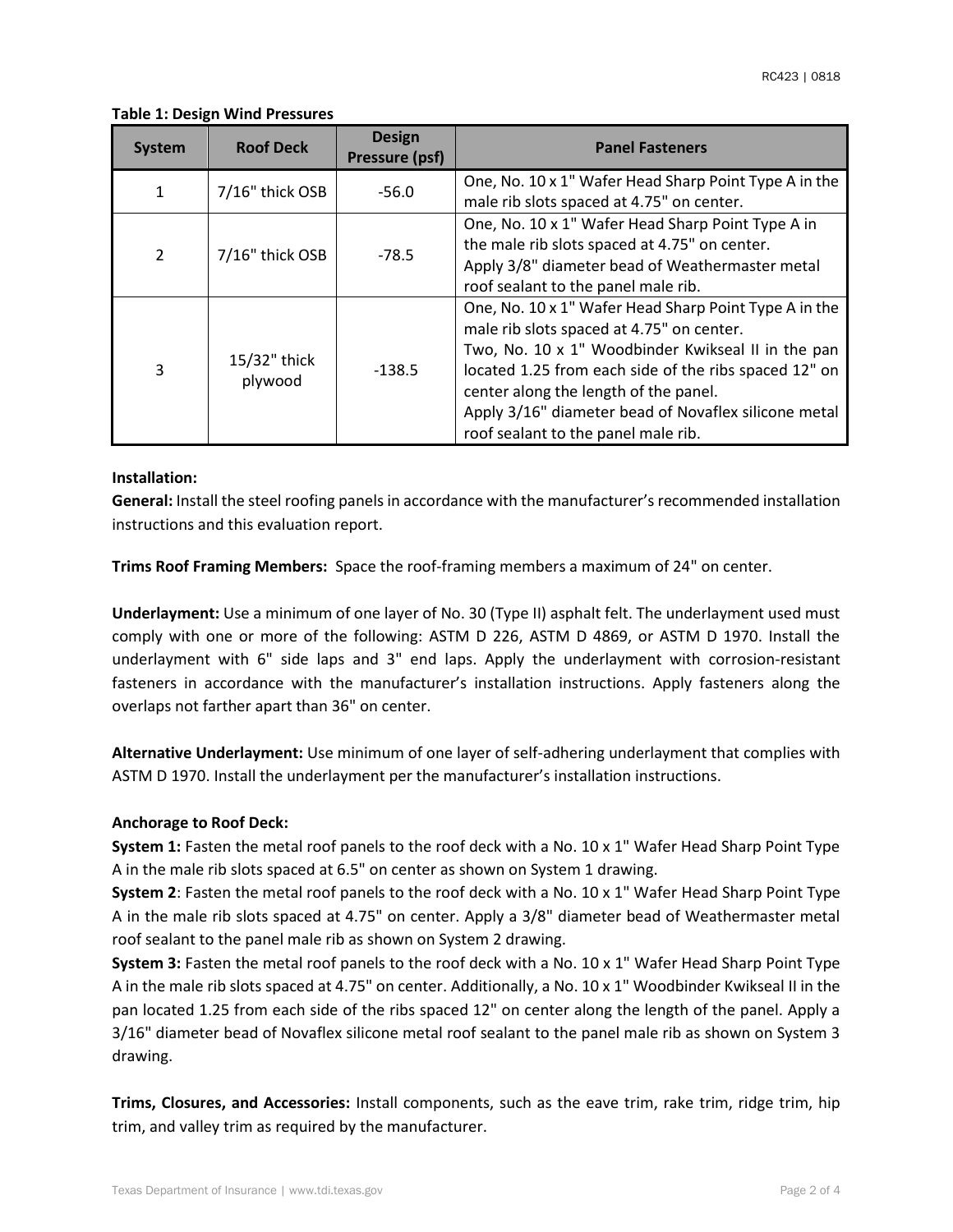#### **Panel Ends and End Laps:** As required by the manufacturer.

**Panel Edges:** As required by the manufacturer.